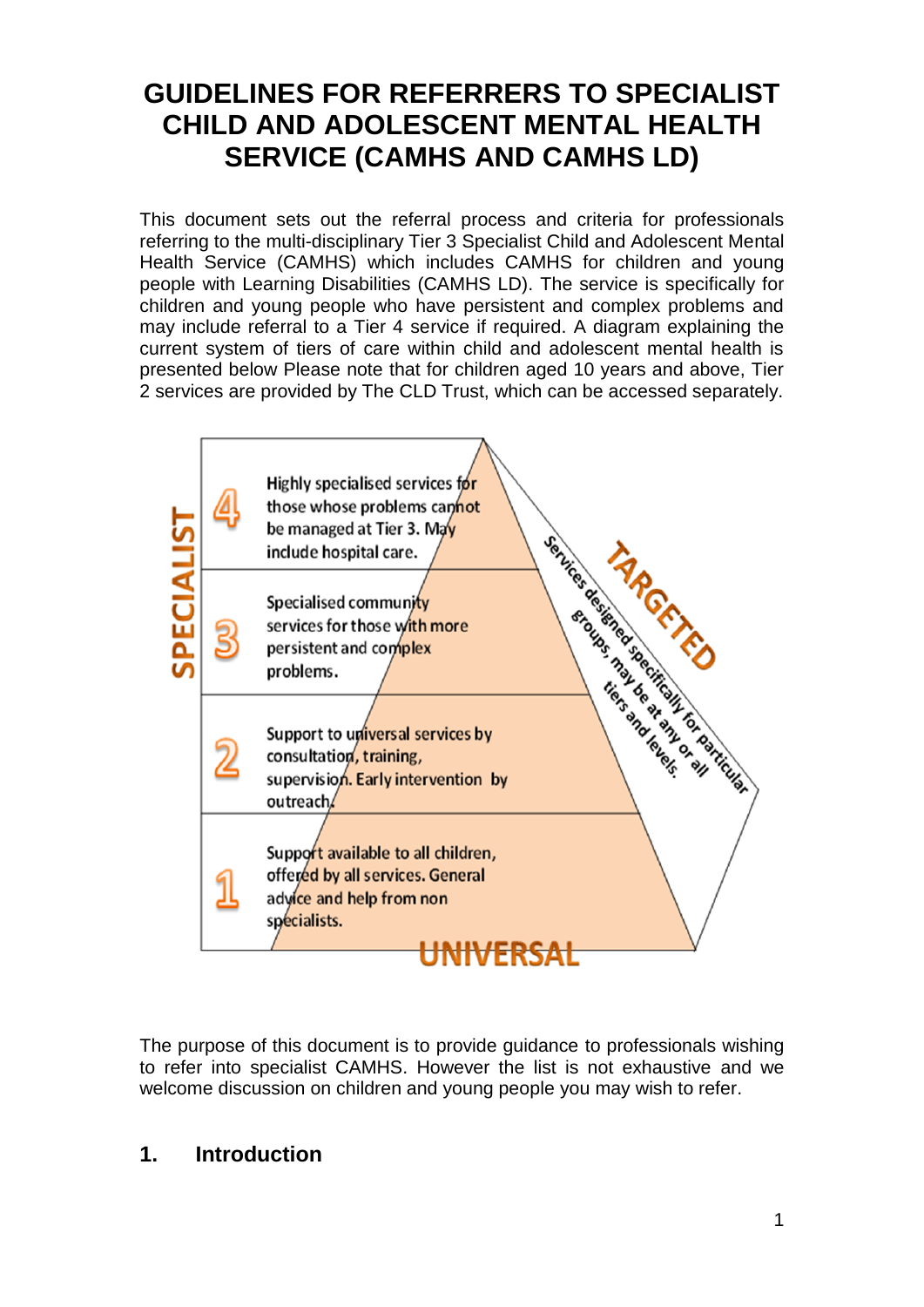## **Referrals to Specialist CAMHS and CAMHS LD**

There is a single point of referral for both services at the Linden Centre. Referrals are received in writing or by fax 01432 378940 using the referral form, and following any Tier 1 and/or Tier 2 involvement (from CLD). If it is a second referral, it could be helpful to include any copies of existing reports and correspondence. We do not accept referrals by email or telephone.

## **Referrals to CAMHS LD**

Referrals for CAMHS LD follow the same process using the same referral form. However the child or young person must have a diagnosed learning disability/global developmental delay and there must be a mental health or behavioural component to the problem/need.

If there are existing reports prepared about the child or young person then these can be helpful in understanding the situation

## **How to discuss a possible referral**

If you would like to discuss a potential referral for CAMHS please phone the Linden Centre (01432 378940) and ask to speak to the duty worker. We would expect that they will return your call on the same day but this may not be an immediate call back if they busy with an emergency.

## **2. Who Can Refer to Specialist CAMHS and CAMHS LD?**

Referrals can be made by a variety of agencies including:

- General Practitioners (GPs) from Herefordshire,
- Specialist Schools,
- Schools can refer following recommendations from Educational Psychologists or Specialist Advisory Teachers,
- Educational Psychologists,
- Behavioural Support Team (BST),
- Specialist Advisory Teachers,
- School Nurses.
- Health Visitors,
- Community Paediatricians,
- Social workers,
- ZIGZAG workers
- Youth Offending Team.

All other professionals wishing to refer to Specialist CAMHS or CAMHS LD need to request the child's parents or child or the young person make an appointment with their GP who will complete the referral.

## **3. Referral checklist and information required**

### **General Considerations - checklist**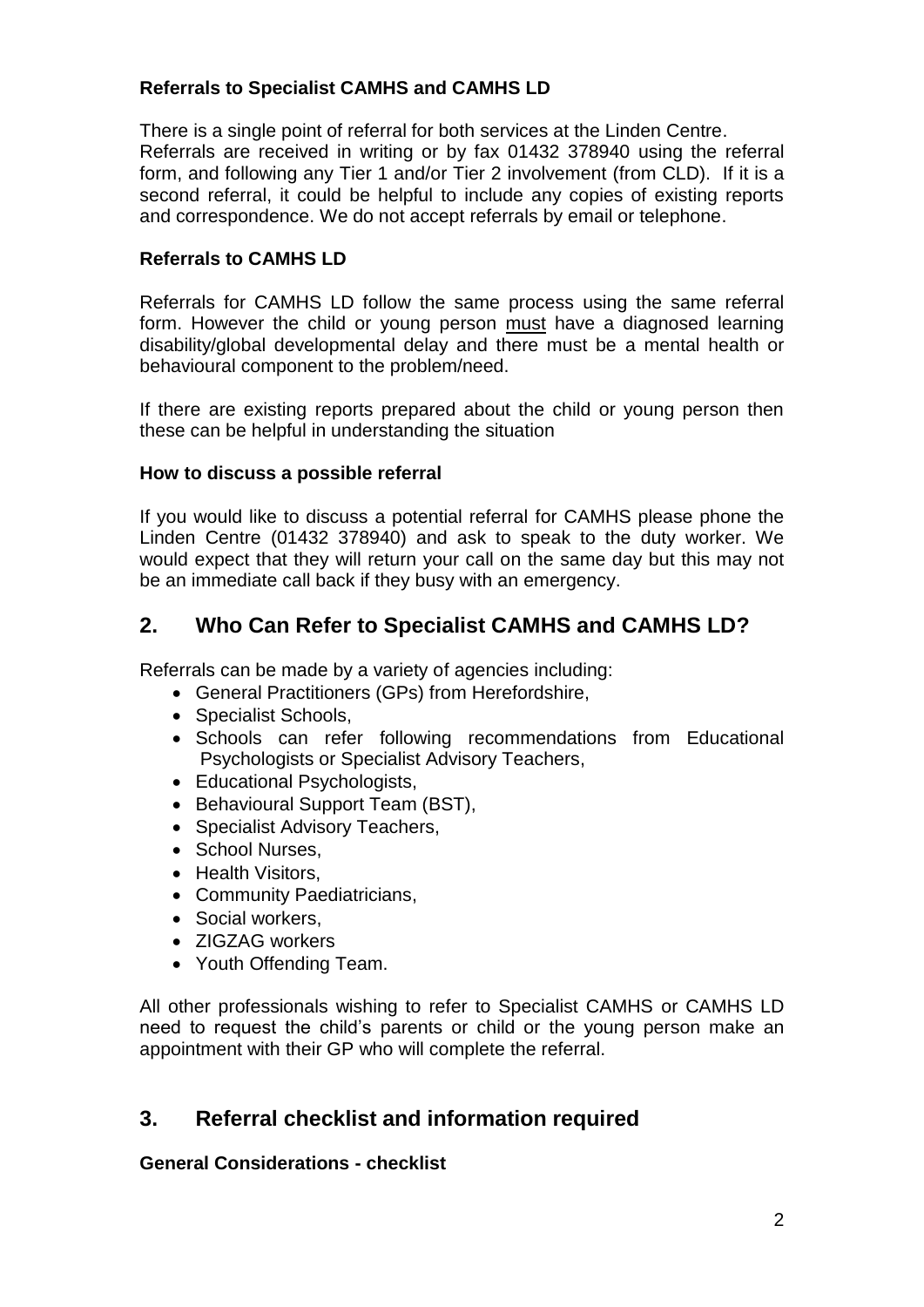- Have you met with the parent(s)/carer(s) and/or the child or young person and explained your reasons for the referral?
- Has the referral to specialist CAMHS or CAMHS LD been agreed with the parent(s)/carers(s) and the child or young person?
- Does the child or young person have a Herefordshire GP?
- Have you obtained consent from the family or child or young person to gather further information from other professionals?
- Have any assessments already been carried out e.g. CAF, SEND, Educational/Health/Social Care?
- Are there other organisations that are better equipped to meet the need; for example, parenting courses, bereavement organisations, Women's Aid, etc?
- What action has already been taken to address the difficulties?

## **Age for Referrals**

Specialist CAMHS

- Child or young person up to  $18<sup>th</sup>$  birthday consider referral to Specialist CAMHS
- $\bullet$  After 18<sup>th</sup> birthday consider referral to Adult Mental Health Services

CAMHS LD

- Child or Young Person up to  $18<sup>th</sup>$  birthday with a diagnosed learning disability usually from an Education Psychologist or a Paediatricianconsider referral to CAMHS LD
- After  $18<sup>th</sup>$  birthday with a diagnosed Learning Disability, consider referral to Adult Learning Disability Team

### **General information from the referrer**

- Name and date of birth of referred child or young person
- Consent from parents and/or child or young person to access Specialist CAMHS or CAMHS LD
- Address and telephone number of the family or young person
- Details of the person who has parental responsibility
- Family relationships if the parents live separately
- Last name if different to the child or young person's
- GP details and NHS number
- School
- Details of any other professional involvement e.g. social worker
- Description of the difficulty and the reason for the referral
- Are there any safeguarding concerns?

### **Essential information about the referral**

This information helps to make sure referrals are processed swiftly.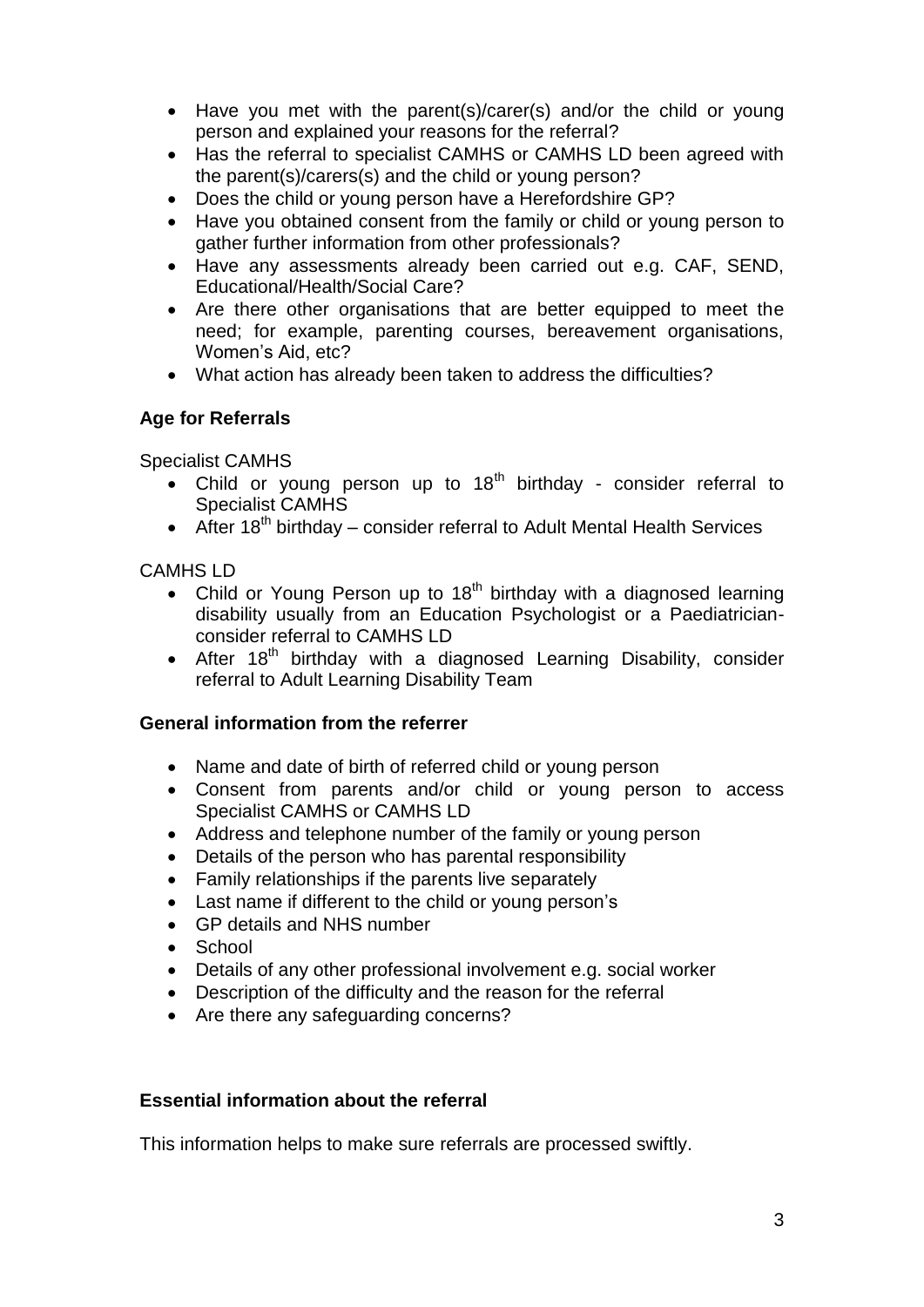- What are the specific mental health and emotional difficulties that you want the service to address?
- How long has this been a problem and why is the family seeking help now? Is there anything that has recently changed?
- Is the problem situation specific or generalised?
- What is your understanding of the problem/issues involved?
- What is the outcome you are expecting?
- What work has already been completed with the child/young person and what was the outcome?

### **Further information which is helpful and appropriate**

- Who else is living at home and details of separated parents
- Who else has been or is professionally involved and in what capacity?
- Has there been any previous contact with Hereford CAMHS or another CAMHS service?
- Has there been any previous contact with Social Services?
- Details of any known protective factors?
- Any other relevant factors, e.g. family, life events and/or developmental factors?
- Is an interpreter or other special facility required?
- Any information relating to education or other support services

#### **Emergency Referrals**

In an emergency please contact the local emergency services in the usual way. We do not operate an emergency system but we do accept urgent mental health referrals. These should be faxed to 01432 378916 and you should telephone the Linden Centre to make sure they have been received. An urgent referral is one where there is an acute mental health problem which gives rise to increasing risk behaviours and may result in harm to self or others.

#### **Referral numbers and addresses**

**Write to:** The Linden Child & Family Centre, The Health Centre, Goal Street, Hereford. HR1 2HU **Telephone:** 01432 378940 **FAX:** 01432 378916 **Visit:** [www.2gether.nhs.uk/camhs](http://www.2gether.nhs.uk/camhs)

### **Referrals that are unlikely to be accepted for CAMHS or CAMHS LD**

Specialist CAMHS or CAMHS LD will not see as a matter of routine: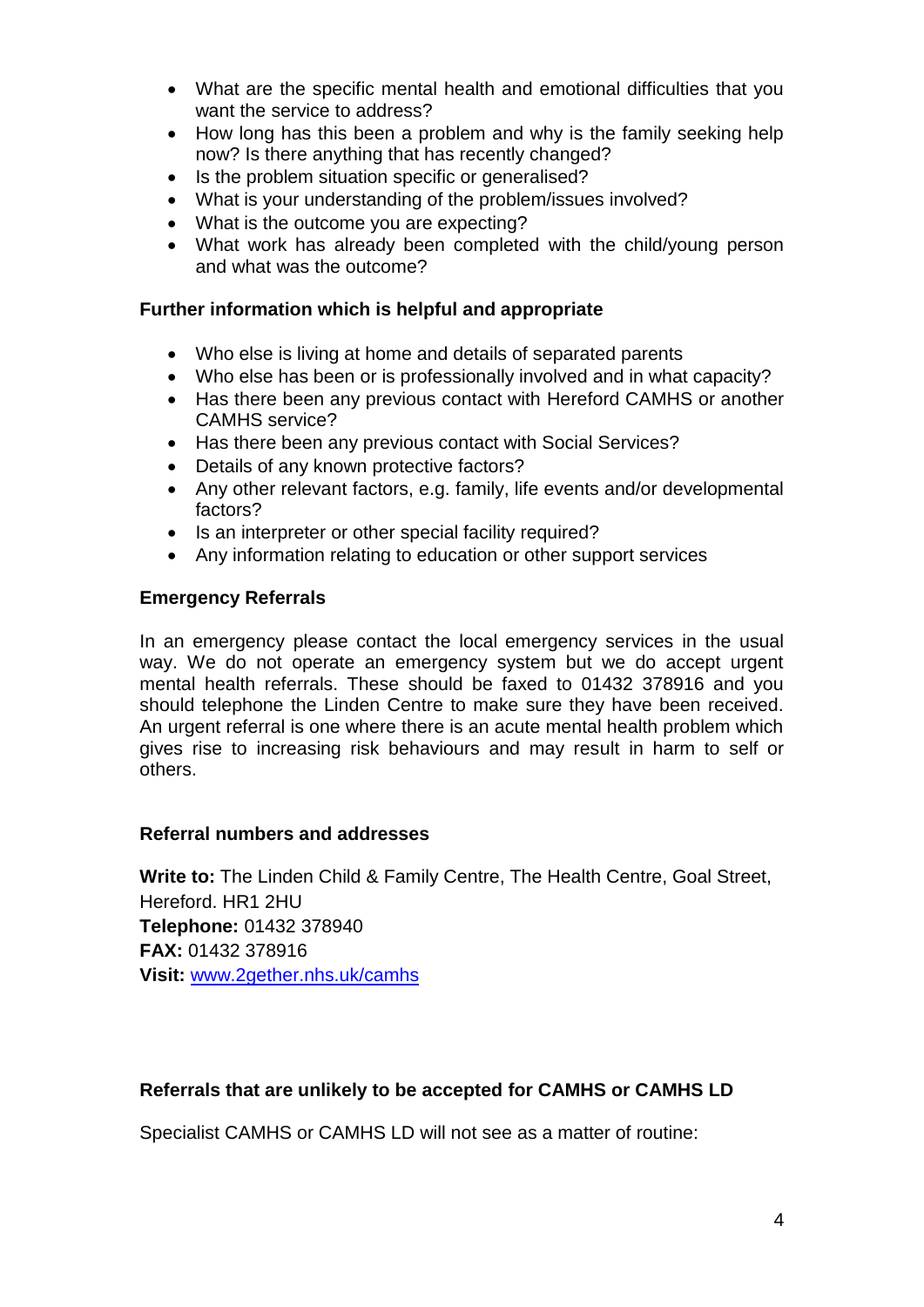- Children and young people who display inappropriate or challenging behaviour in school and who have not received input from any relevant educational support services
- Children and young people whose behaviour, although challenging, is age appropriate, for example, tantrums in 3 year olds
- Children and young people with behavioural problems in the context of inconsistent parenting without previous parenting support being offered and accessed, and in the context of a child or young person not having a mental health difficulty.
- Children and young people where behaviour problems are primarily home based, and have not had any input from other services e.g. Social Services, Parenting, Children's Centres etc
- Children and young people with Autism who do not have mental health problems
- Children and young people whose problems are primarily school based (Schools have their own resources e.g. Educational Psychologists and Learning and Behavioural Support Services, and these should be contacted in the first instance)
- Children and young people who only require provision of continence products
- Children and young people who only have physical health problems

## **Safeguarding Issues**

If there are concerns about on-going safeguarding issues, these should be raised with MASH (Multiagency Safeguarding Hub) on 01432 260800 prior to referring to Specialist CAMHS.

Children and young people who have suffered significant harm through emotional, physical or sexual abuse or who have suffered neglect or are in the Looked-After System may develop mental health problems as a result of their life experiences. If a child or young person is in one of these categories and has mental health difficulties then please contact CAMHS to discuss whether a referral would be appropriate.

## **4. Specialist CAMHS: guidelines for specific conditions**

Please consider a referral if the following signs/symptoms are present:

## **Psychosis**

Where there is evidence of thought disorders (delusions), perceptual disturbances (hallucinations) and impaired reality testing, refer immediately to the service as these symptoms warrant urgent referral to CAMHS and/or the Early Intervention Service. If these symptoms are related to substance misuse refer to ZIGZAG in the first instance.

## **Self-Harm**

Where there is a concern about self harm **in the context of other difficulties**, referrers may telephone to discuss the case with the Specialist CAMHS duty clinician (01432 378940) to help determine the level of priority before making a written referral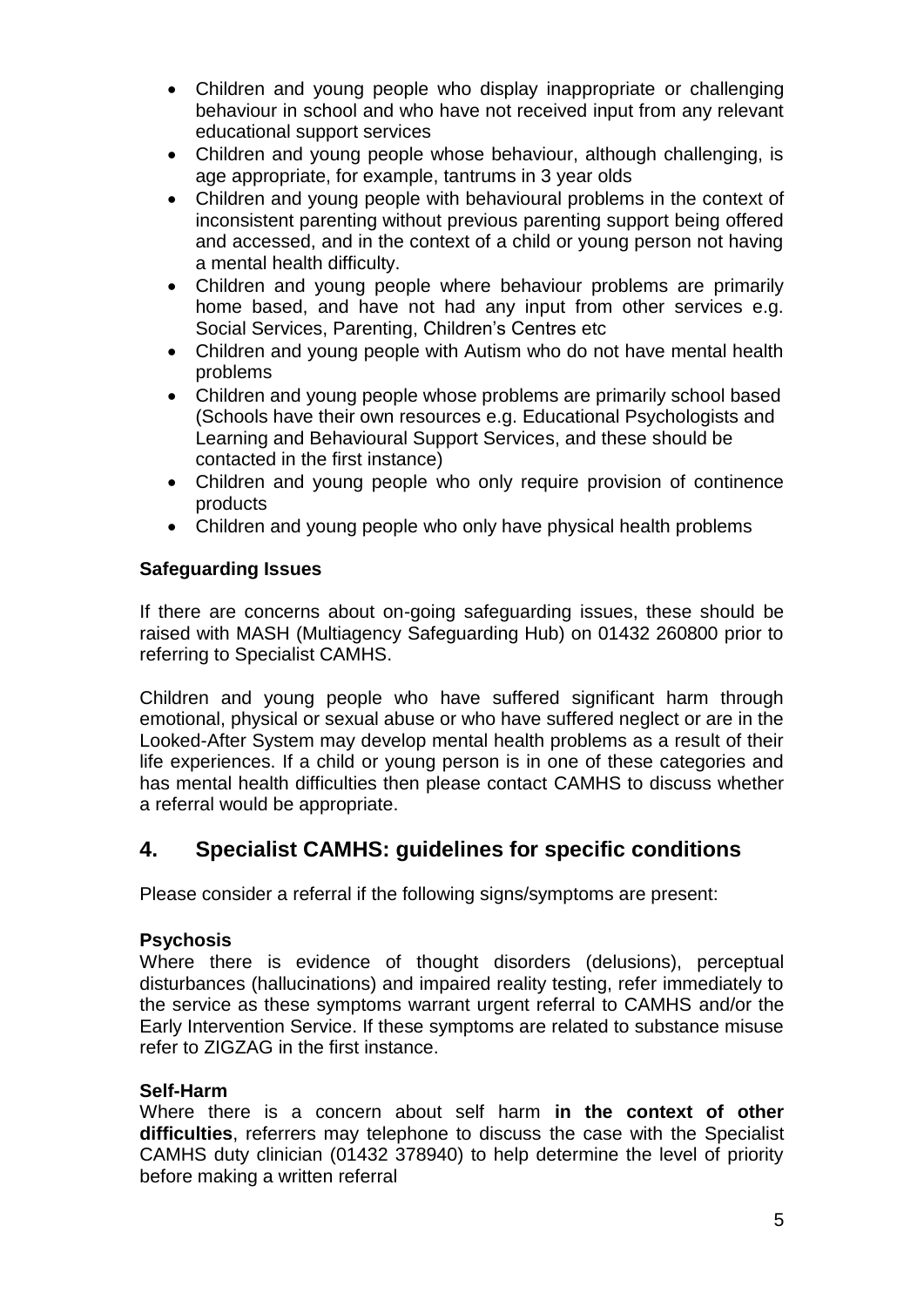Where a person has suicidal ideas and/or a suicide plan, contact the CAMHS duty clinician on 01432 378940.

#### **Note: Patients who have taken an overdose or have seriously selfharmed should be sent direct to the A+E Department and not referred to CAMHS. The hospital will subsequently refer onto our service for further assessment.**

## **Depression**

There is evidence of the following symptoms

- Change in mood, loss of interest and enjoyment, excessive fatigue, reduced energy and/or activity
- Depression where one or more family members (parents or children) have multiple-risk histories for depression
- Mild depression in those who have not responded to interventions in Tier 1 or Tier 2 (The CLD Trust) after 2-3 months
- Moderate or severe depression (including psychotic depression)
- Signs of a recurrence of depression in those who have recovered from previous moderate or severe depression
- Unexplained change in functioning of a least one month's duration that is harmful to the child's or young person's physical health
- Active suicidal ideas or plans

## **Eating Disorders**

When there is concern in relation to an eating disorder, it is essential to complete medical investigations (biochemistry, weight, height etc) via the GP prior to the referral.

### **Obsessive Compulsive Disorder**

Recurrent obsessions and/or compulsions which impact and are severe enough to interfere with normal age appropriate daily function

### **Post Traumatic Stress Disorder/Acute Stress Disorder**

Following a traumatic event, a child or young person may continue to demonstrate hyper-vigilance, avoidance, flashbacks, withdrawal or marked increase in unexplained temper or episodes of other distress which would indicate PTSD

#### . **Anxiety**

This should be referred through Tiers 1 and 2 initially (The CLD Trust). If no improvement has been demonstrated within 2-3 months refer to CAMHS. Please do not hesitate to refer if anxiety is causing severe impairment.

### **Substance Misuse**

 In the absence of significant co-morbidity, for example anxiety and/or depression, refer to ZigZag as this agency provides advice and support in the first instance to young people and/or parents and/or professionals where substance misuse is involved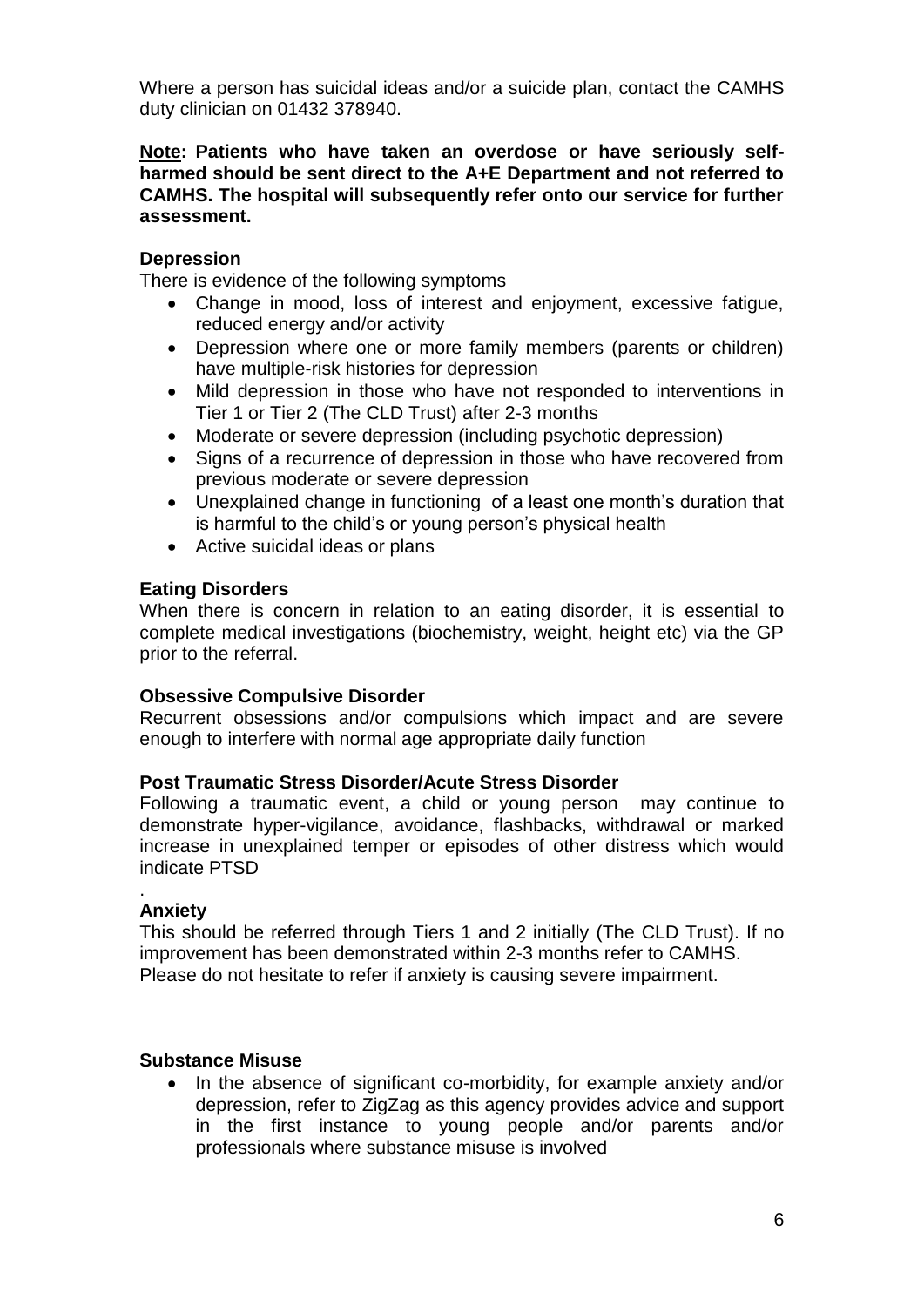In the presence of co-morbidity, contact CAMHS and speak to the duty clinician or refer to GP or the CLD Trust where appropriate

## **Neurodevelopmental Difficulties (including ADHD and ASD)**

This group of children should have already received assessment, advice and some management from Tier 1 & 2 and/or Community Paediatrics prior to referral to Specialist CAMHS.

The difficulties which may impact on daily living and are criteria which would support a referral include:

- Significant and longstanding difficulties with the child's peer relationships. For children under the age of 10 years old they should be referred to Community Paediatrics first.
- Unusual or very fixed interests and bizarre or unusual behaviours. When these are thought to be in relation to an autistic spectrum disorder and the child is under the age of 10 years old, they should be referred to Community Paediatrics first.
- Marked preference for routine and difficulties adapting to change. When these are thought to be in relation to an autistic spectrum disorder and the child is under the age of 10 years old, they should be referred to Community Paediatrics first.
- Hyperactivity, impulsivity, inattention in more than one setting
- Conduct Disorder following parental interventions with agreement from the young person to access support
- Behaviour arising from already diagnosed developmental problems that significantly challenges their relationship with parents/carers

## **Response to Bereavement /Loss**

Children's response to grief can be varied and age-dependant. It may be more appropriate in the first instance to refer to other agencies e.g. The Phoenix Trust, Hope Support Service or The CLD Trust for support. However should the grief process not resolve you may want to consider referral if the child or young person

- Is experiencing significant distress when the loss has had an extreme impact on the child and their functioning
- Is experiencing significant distress and/or difficulties following a bereavement or loss that has occurred following extreme circumstances e.g. illness, suicide or an accident

## **Family Difficulties**

Children and young people may present with emotional and behavioural difficulties in response to family stress e.g. parental discord, divorce or separation. If referrers are aware of these issues, please encourage parents to make efforts to resolve problems prior to referring the child.

- The CAMHS Team should not be used to support children in situations where problems need first to be resolved by parents. More appropriate support can be obtained from other agencies e.g. Children and Divorce, Family Mediation and CLD Youth Counselling
- If there are severe problems, then referrers should consider referral to Social Services and/or parenting support (i.e. Triple P) prior to referral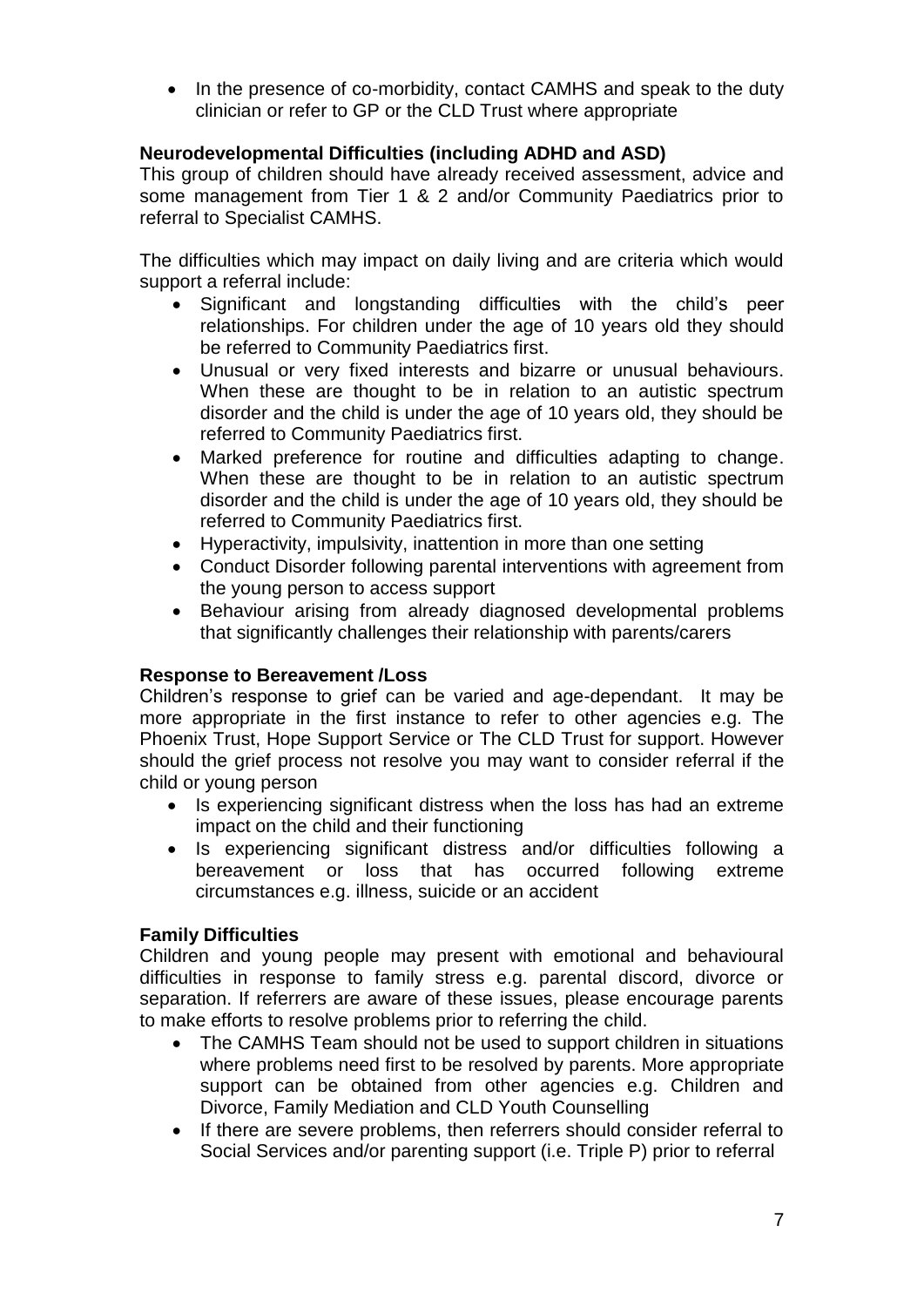- The CAMHS Team will not be involved in any legal issues in relation to parental separation. Reports to the court if required should be commissioned by solicitors.
- Consider referral to Specialist CAMHS when involvement with Tier 2 has produced no demonstrable change or improvement

## **Elimination disorders such as Soiling and/or Enuresis**

There is no specific service from Specialist CAMHS and CAMHS LD for such disorders and referrals will only be accepted from a specialist clinic/clinician when there is also evidence of mental health problems.

## **School Refusal/Separation Anxiety Disorder**

Schools have their own resources e.g. Educational Psychologists and Behavioural Support Services. These should be involved prior to referral. A summary of the schools' involvement and action taken is essential prior to a referral. CAMHS does not accept referrals for short term non-attendance at school. Please refer only when the following conditions apply:

- When there is severe difficulty in the child attending school, often amounting to a prolonged absence and in the context of problems other than just parenting
- When the child experiences severe emotional upset when faced with the prospect of attending school. This may be demonstrated by excessive fearfulness, anxiety, temper, misery and complaints of feeling unwell without any physical cause
- When an underlying mental health problem is suspected e.g. panic disorder.

## **Psychosomatic Problems**

When a child is experiencing physical symptoms, initial referral via a GP to a Paediatrician is recommended. A referral to Specialist CAMHS is only appropriate when there is significant impact on the child or young person's functioning and physical causes have been excluded

## **5. CAMHS LD: Guidelines for specific conditions**

Children with learning disabilities often have complex needs. Whilst not exhaustive, some of the needs have broken down below in relation to possible reasons for referring to specialist CAMHS LD.

### **Developmental and Learning Disabilities**

It is preferable that the child receive an assessment from a Community Paediatrician prior to a referral to CAMHS LD.

The reasons for a referral to CAMHS LD may include:

- Significant difficulties with the child's behaviour at home
- Unusual or very fixed interests and bizarre or unusual behaviours
- Reduced capacity to cope with the demands of everyday life, including transitioning through adolescence and puberty.
- Marked preference for routine and difficulties adapting to change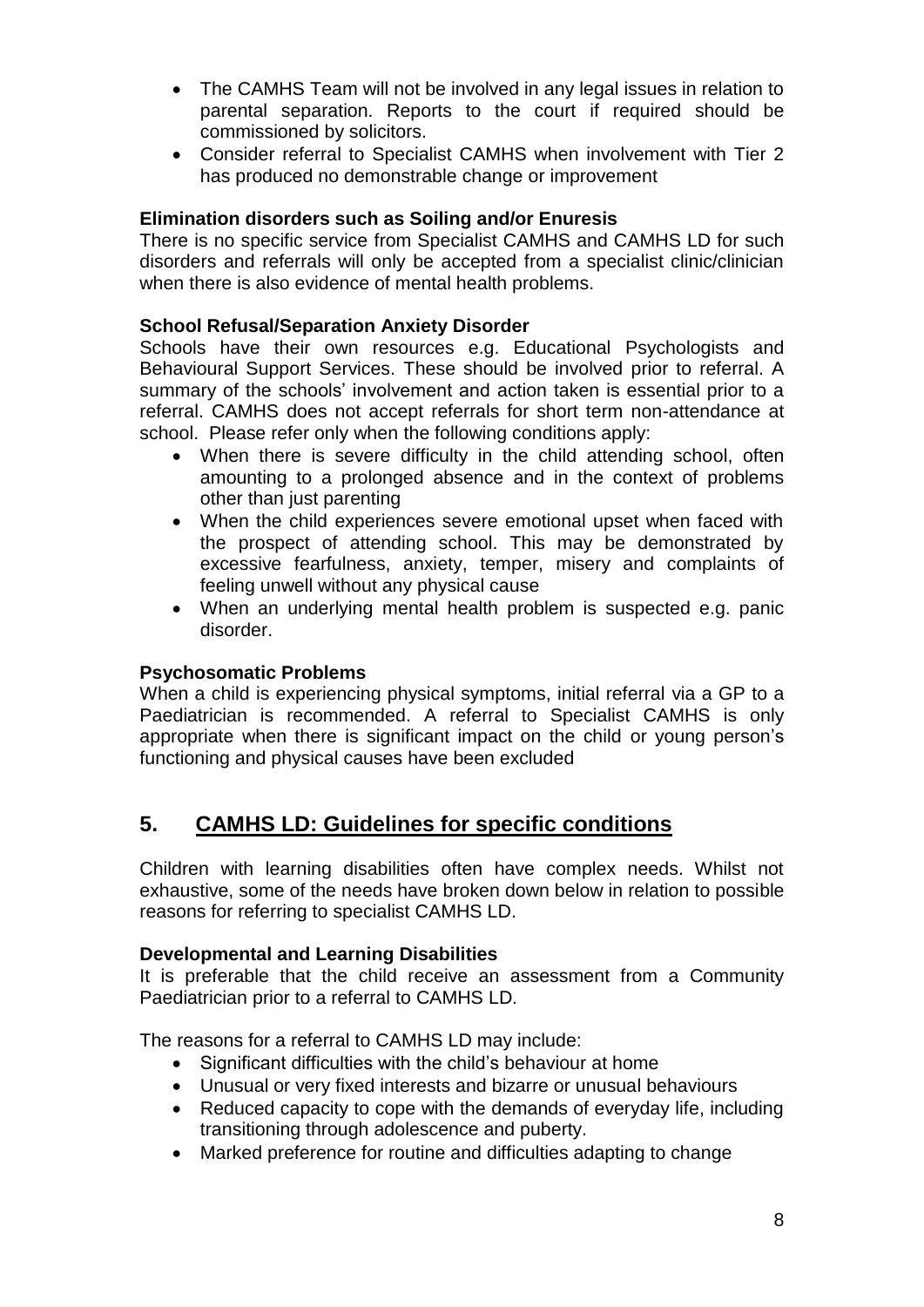- Behaviour arising from developmental problems that challenges their relationship with parents/carers
- The need for parenting advice and support.

## **Family Difficulties**

Children and young people may present with behavioural difficulties in response to family stress e.g. parental discord, divorce or separation. If referrers are aware of these issues, please encourage parents to make efforts to resolve problems prior to referring the child. Referrals to parenting courses may be appropriate prior to the referral to the CAMHS LD Team.

The reasons for referral to CAMHS LD may include:

- Interpersonal difficulties (i.e. building and maintaining relationships) within the family unit
- Children with significant attachment needs (including, high levels of controlling behaviour)
- Children who have experienced abuse and / or neglect
- Children who are struggling to adjust to being in the Looked After Care system
- The need to provide parenting advice and support from an attachment perspective

## **Soiling/Enuresis**

Many children with learning disabilities have continence needs but a referral to CAMHS LD must indicate that there are additional problems. Where there is evidence of a behavioural or mental health component to the soiling or enuresis, support in helping family to reduce these problems and promote continence may be provided.

## **Emotional dysregulation and challenging behaviour**

There are widely differing criteria for determining and measuring challenging behaviour. It is important to consider how children with learning disabilities may communicate their feelings / needs through their behaviour. Thus, the mental health needs of children with learning disabilities may look very different to the 'neuro-typical' population.

The reason for referring to CAMHS LD may include:

- Unresponsive low mood
- High expressions of anxiety and distress
- Dealing with and responding to trauma (including, managing flashbacks, nightmares etc.)
- Challenging behaviours that directly impact the health or quality of life of the child, including: aggressive, disruptive and self-injurious behaviours
- Underdeveloped social skills and problems in building and maintaining relationships with peers.

## **6. CAMHS AND CAMHS LD PATHWAY OF CARE :**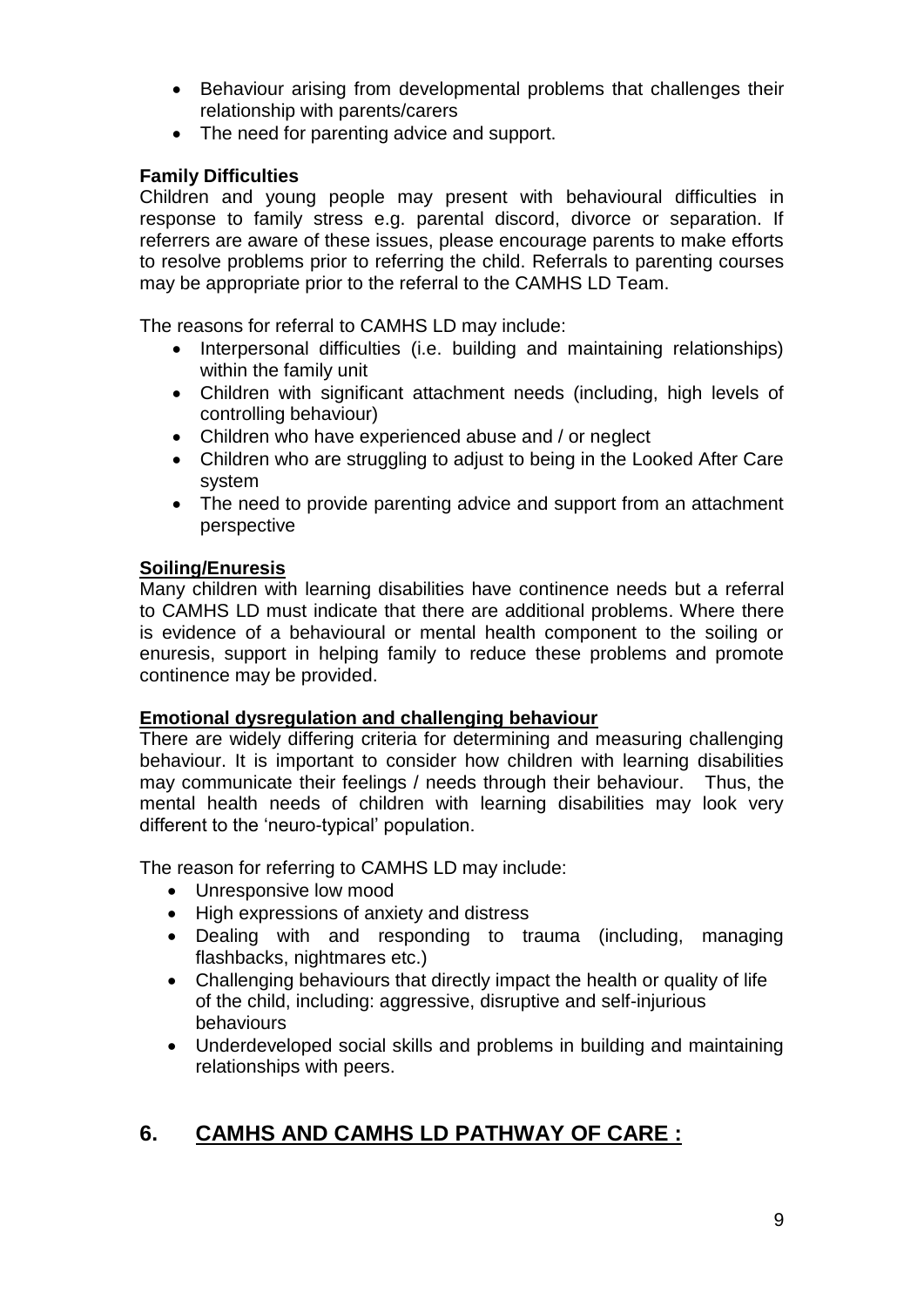Specialist CAMHS and CAMHS LD services operate a model of care called CAPA: Choice and Partnership Approach. CAPA aims to improve CAMH services by ensuring clients are actively involved in their care, appointments are timely, clients are seen by clinicians with the right skills and services are monitored with outcome measures.

#### **CHOICE appointment**

From the date of receiving the referral, the child, young person and their family will be offered an initial CHOICE appointment within four weeks. Usually, the child is invited to come with the parents for the first appointment. However, it is possible to subsequently arrange an additional appointment to meet with parents alone to gather information about the 'presenting problem' that is deemed not appropriate to discuss in front of the child.

The aim of CHOICE is to make a collaborative decision about what is happening and what will help (i.e. further service involvement or alternative). At the appointment, in conjunction with the child and parents, a decision is made about whether Specialist CAMHS or CAMHS LD will provide support or whether an alternative service is more appropriate.

### **Partnership**

If it is agreed that further intervention is indicated, the child or young person and their family will be offered further interventions. .

**Within CAMHS LD** this will be support from Community Nursing or Clinical Psychology..

The practitioners work flexibly, to meet the needs of the child. The nature of the work is community based and can take place in the child's home, school and child development centres.

**Within Specialist CAMHS** this will be from the multi-disciplinary team by the person with the most appropriate skills and expertise. This may include input from: psychologists, social workers, nurses, occupational therapists, family therapists, psychotherapists and other professionals. The service does operate a waiting list but it is hoped that new referrals will be seen within 4 weeks for CHOICE. Urgent referrals are prioritised.

### **Complaints, Concerns and Compliments**

If you have any compliments, concerns or complaints about the service please make these known to the Team Manager/Service Manager at the Linden Centre. We are always happy to discuss any issues.

If you wish to make a complaint then you can write to:

Chief Executive 2gether NHS Foundation Trust Rikenel **Montpellier** Gloucester GL1 1LY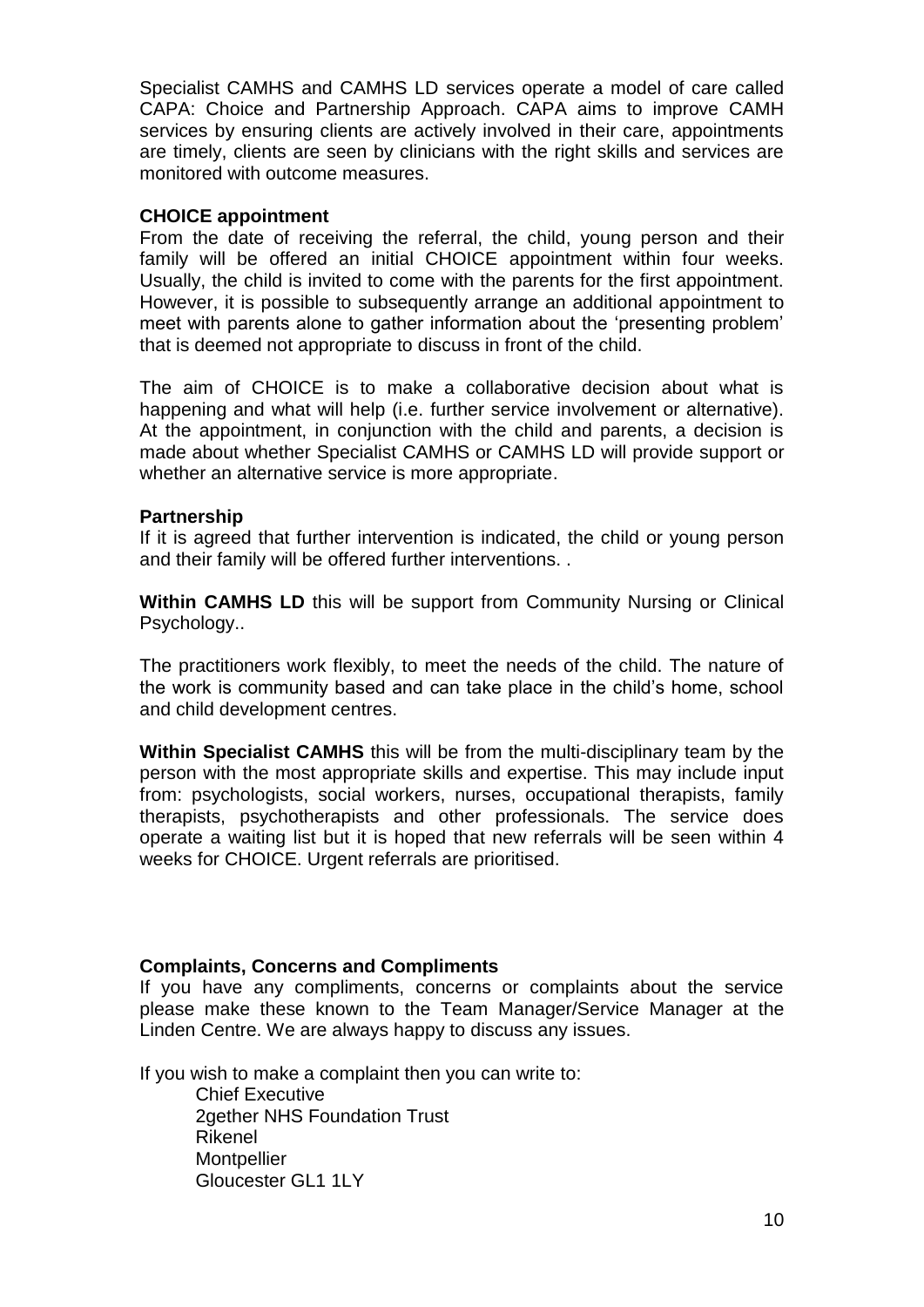More details can be obtained on the website: [www.2gether.nhs.uk](http://www.2gether.nhs.uk/)

### **Useful links and resources:**

## **The Linden Child and Family Centre**

The Linden Child & Family Centre, The Health Centre, Goal Street, Hereford. HR1 2HU **Telephone:** 01432 378940 **FAX:** 01432 378916 **Visit:** [www.2gether.nhs.uk/camhs](http://www.2gether.nhs.uk/camhs)

### **Mind Ed**

E learning for practitioners [www.minded.org.uk](http://www.minded.org.uk/)

### **Head Meds**

Information about medication for young people [www.hedmeds.org.uk](http://www.hedmeds.org.uk/)

### **Royal College of Psychiatrists**

Information for parents/carers, children and young people [www.rcpsych.ac.uk/healthadvice/parentsandyouthinfo.aspx](http://www.rcpsych.ac.uk/healthadvice/parentsandyouthinfo.aspx)

### **Young Minds**

The voice of young people's mental health and wellbeing [www.youngminds.org.uk](http://www.youngminds.org.uk/)

### **National Autistic Society**

[www.autism.org.uk](http://www.autism.org.uk/)

### **NICE Guidance**

National Institute for Health and Care Excellence – guidance on standards and pathways<http://www.nice.org.uk/guidance>

### **Herefordshire Carers Support**

Information and advice for carers www**.**[herefordshirecarerssupport](http://www.herefordshirecarerssupport.org/)**.**org

Updated June 2015 by Katherine Smith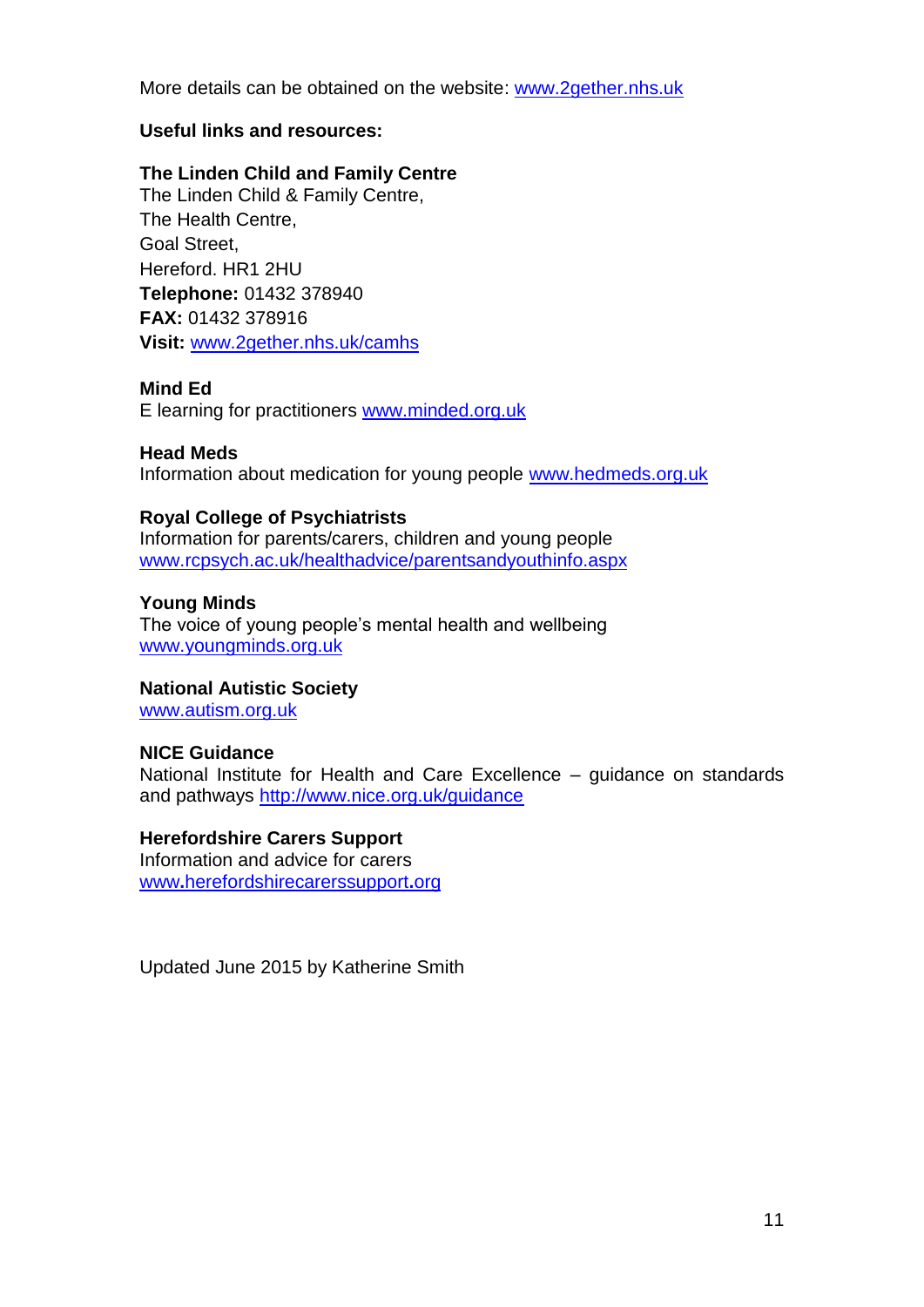## **Herefordshire CAMHS REFERRAL FORM**



Foundation Trust<br>For Herefordshire **NHS Mental & Social Healthcare** 

#### **The Linden Child and Family Centre**

Health Clinic Gaol Street Hereford HR1 2HU

01432 378940

**Referral Form – CAMHS** 

**Status of referral: URGENT [ ] ROUTINE [ ]**

**Sections 1, 2, 3 and 4 are mandatory. Concerns may be provided in the form of a typed letter attached to the referral form.** 

**Please ensure that the form is completed as fully as possible as omissions may delay the referral. THE FORM MUST BE POSTED OR FAXED. Fax number: 01432 378 916. For discussion on whether a referral is appropriate, please contact The Linden Centre, Tel: 01432 378 940 and speak to the Duty Clinician.**

| Details of child or young person<br>1. |                        |                                 |               |                                      |  |  |
|----------------------------------------|------------------------|---------------------------------|---------------|--------------------------------------|--|--|
| <b>First Name</b>                      |                        | <b>NHS Number</b><br>(if known) |               |                                      |  |  |
| <b>Family Name</b>                     |                        | <b>GP Name</b>                  |               |                                      |  |  |
| Alternative<br>Name (AKA)              |                        | <b>GP Practice</b>              |               |                                      |  |  |
| Date of Birth                          |                        | Age                             |               |                                      |  |  |
| <b>Current Address</b>                 |                        |                                 |               |                                      |  |  |
|                                        |                        |                                 |               |                                      |  |  |
| Post Code                              |                        | Tel No                          |               |                                      |  |  |
| Ethnicity                              |                        | Religion<br>(if known)          |               |                                      |  |  |
| Gender:                                | Female [ ]<br>Male [ ] | First<br>Language               |               | Interpreter Needed<br>Yes [ ] No [ ] |  |  |
| <b>Current School</b>                  |                        | <b>SEN</b>                      | Yes[ ] No [ ] |                                      |  |  |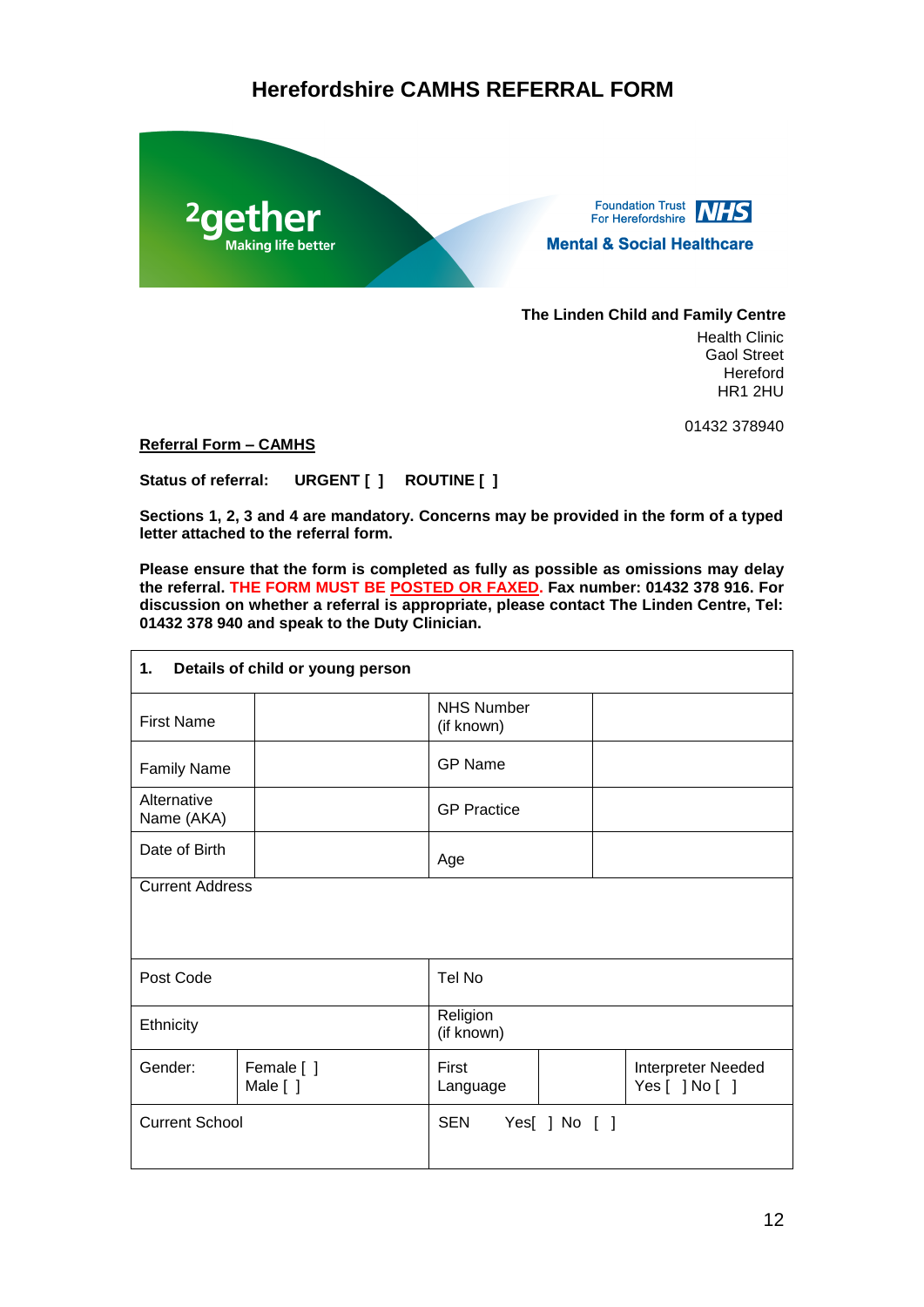|                                                                                                                       | Disability:- please describe the nature of disability and       | 1. Does the child have a physical<br>disability? |                                                               |  |  |
|-----------------------------------------------------------------------------------------------------------------------|-----------------------------------------------------------------|--------------------------------------------------|---------------------------------------------------------------|--|--|
|                                                                                                                       | provide additional details as required:                         |                                                  | Yes[] No[]                                                    |  |  |
|                                                                                                                       |                                                                 |                                                  | 2. Does the child have a<br>diagnosed learning<br>disability? |  |  |
|                                                                                                                       |                                                                 |                                                  | Yes[] No[]                                                    |  |  |
|                                                                                                                       |                                                                 |                                                  | 3. Severity of learning disability:                           |  |  |
|                                                                                                                       |                                                                 |                                                  | Mild [ ] Moderate [ ] Severe [ ]                              |  |  |
|                                                                                                                       |                                                                 |                                                  | 4. Is there a known cause for the<br>learning disability?     |  |  |
|                                                                                                                       |                                                                 |                                                  | Yes $[$ $]$ No $[$ $]$                                        |  |  |
|                                                                                                                       |                                                                 |                                                  | 5. Is the child on the Autistic<br>Spectrum?                  |  |  |
|                                                                                                                       |                                                                 |                                                  | Yes[] No[]                                                    |  |  |
|                                                                                                                       |                                                                 |                                                  | 6. Does the child have epilepsy?                              |  |  |
|                                                                                                                       |                                                                 |                                                  | Yes[ ] No[ ]                                                  |  |  |
| 2.                                                                                                                    | Details of all persons with parental responsibility             |                                                  |                                                               |  |  |
| Parent/Carer<br>Name                                                                                                  |                                                                 | Parent/Carer<br>Name                             |                                                               |  |  |
| Date of Birth                                                                                                         |                                                                 | Date of Birth                                    |                                                               |  |  |
| Address                                                                                                               |                                                                 | Address                                          |                                                               |  |  |
| Post Code                                                                                                             |                                                                 | Post Code                                        |                                                               |  |  |
| Relationship                                                                                                          |                                                                 | Relationship                                     |                                                               |  |  |
| Tel No.                                                                                                               |                                                                 | Tel No.                                          |                                                               |  |  |
| Care status: Current legal status, Orders & dates<br>3.                                                               |                                                                 |                                                  |                                                               |  |  |
| Looked After? (i.e. under care of Local<br>Authority)<br>Yes []<br>No [ ]<br>e.g. foster/residential care or adoption |                                                                 | <b>Children Act Section</b>                      |                                                               |  |  |
| Plan?                                                                                                                 | Is the child subject to Child Protection<br>Yes $[ ]$<br>No [ ] | Category                                         |                                                               |  |  |
| CAF completed?                                                                                                        | Yes $[ ]$<br>No [ ]                                             | If YES please attach                             |                                                               |  |  |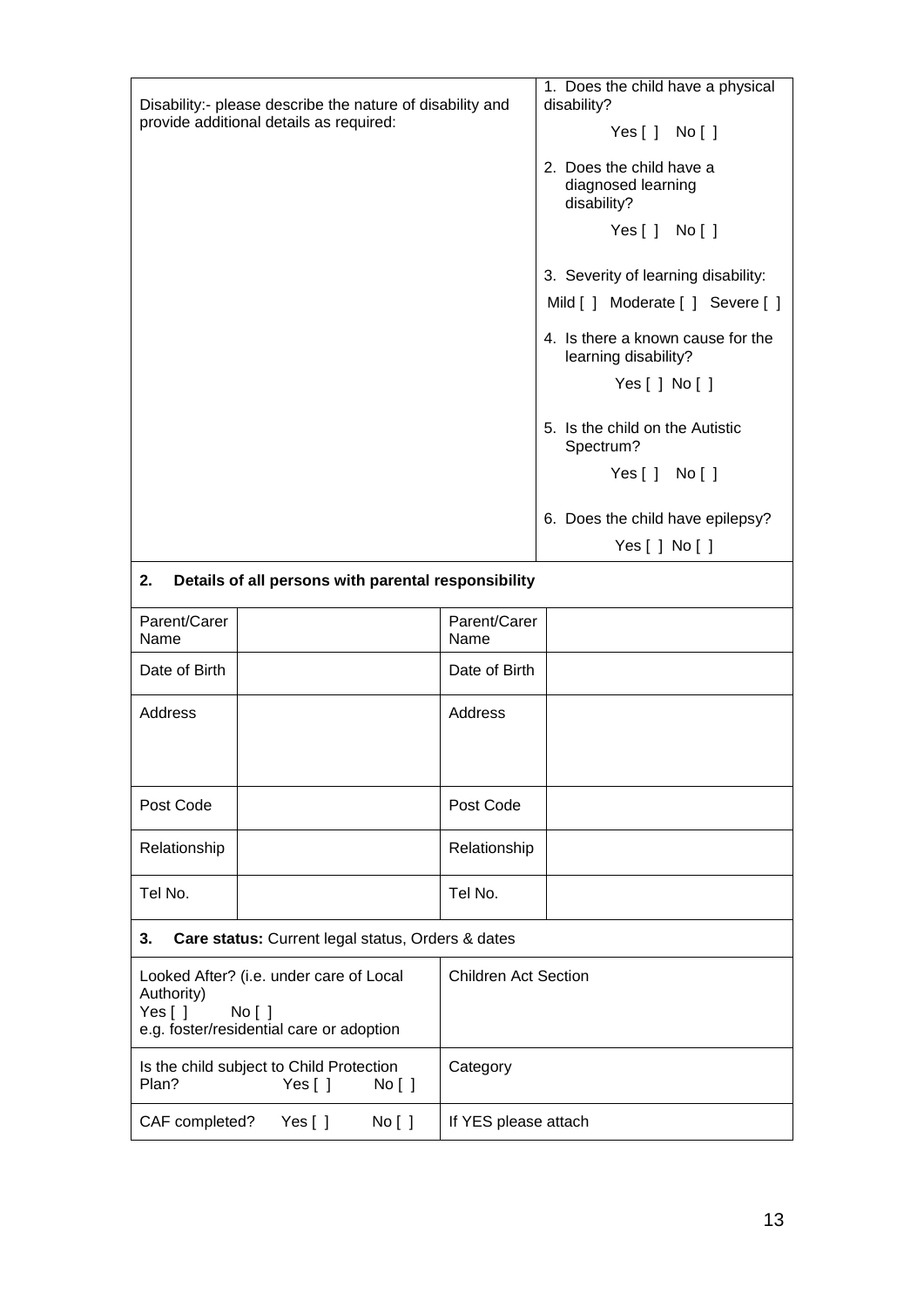| 4. Description of concerns<br>The description of the problems may be provided in the form of a typed letter attached to the<br>referral form.                                                                                                                                                                                                                                                                                         |
|---------------------------------------------------------------------------------------------------------------------------------------------------------------------------------------------------------------------------------------------------------------------------------------------------------------------------------------------------------------------------------------------------------------------------------------|
| A. Current Situation (Please describe below what is happening, where and when,<br>frequency, duration, giving examples of specific incidents or events where<br>possible, and impact on Physical Health, Education, Self Esteem, Emotional<br>Wellbeing, Relationships, it is important that you document the mental health<br>presentation of the referred child or young person and any significant risk<br>factors there might be. |
|                                                                                                                                                                                                                                                                                                                                                                                                                                       |
|                                                                                                                                                                                                                                                                                                                                                                                                                                       |
| B. History (Please explain below background to problems; is it worsening or<br>stable; what has been tried; what has worked so far) Please provide current or<br>previous interventions (i.e. behavioural / parenting groups, etc.)                                                                                                                                                                                                   |
|                                                                                                                                                                                                                                                                                                                                                                                                                                       |
|                                                                                                                                                                                                                                                                                                                                                                                                                                       |
| Other – are there any influences that may impact on the current difficulties, e.g. parental<br>separation, family health, poor housing, significant losses or events etc. Please describe<br>below.                                                                                                                                                                                                                                   |
|                                                                                                                                                                                                                                                                                                                                                                                                                                       |
| C. Please list if there have been any other assessments undertaken by different<br>agencies (please attach them to the referral if appropriate and permitted - e.g.                                                                                                                                                                                                                                                                   |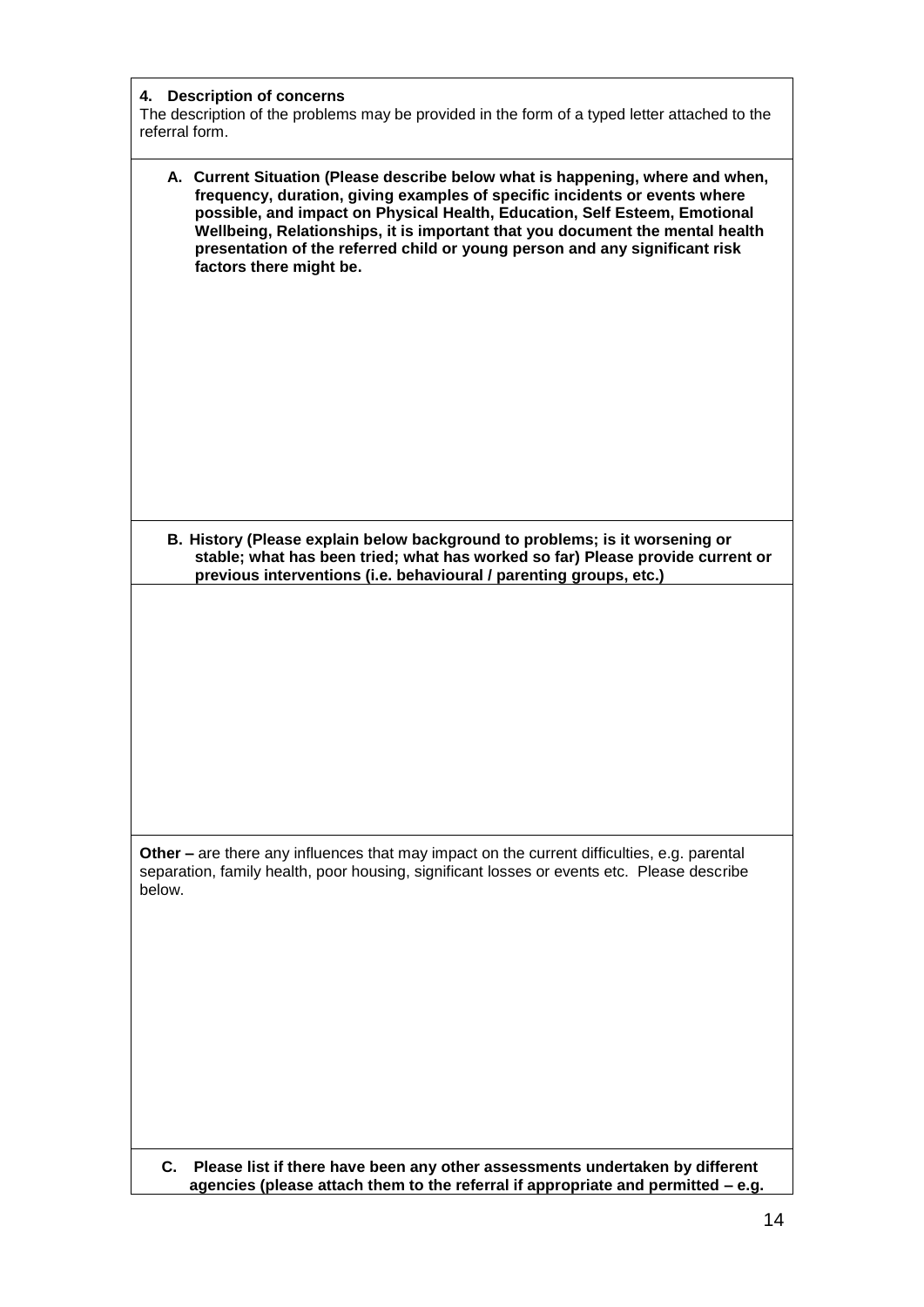| Other agencies not covered above                                                                                                                                                                                                                                                   |  |  |  |  |  |
|------------------------------------------------------------------------------------------------------------------------------------------------------------------------------------------------------------------------------------------------------------------------------------|--|--|--|--|--|
| 5. Other Agency involvement Past or Present<br>(please circle)<br>Health - GP, Paediatrician, Health Visitor, School Nurse, Adult Mental Health<br>Education - SENCO, Ed Psych, Behaviour Support Services<br>Children and Families Service - Social Worker, Family Support Worker |  |  |  |  |  |
| D. Please state any current medications                                                                                                                                                                                                                                            |  |  |  |  |  |
|                                                                                                                                                                                                                                                                                    |  |  |  |  |  |
|                                                                                                                                                                                                                                                                                    |  |  |  |  |  |